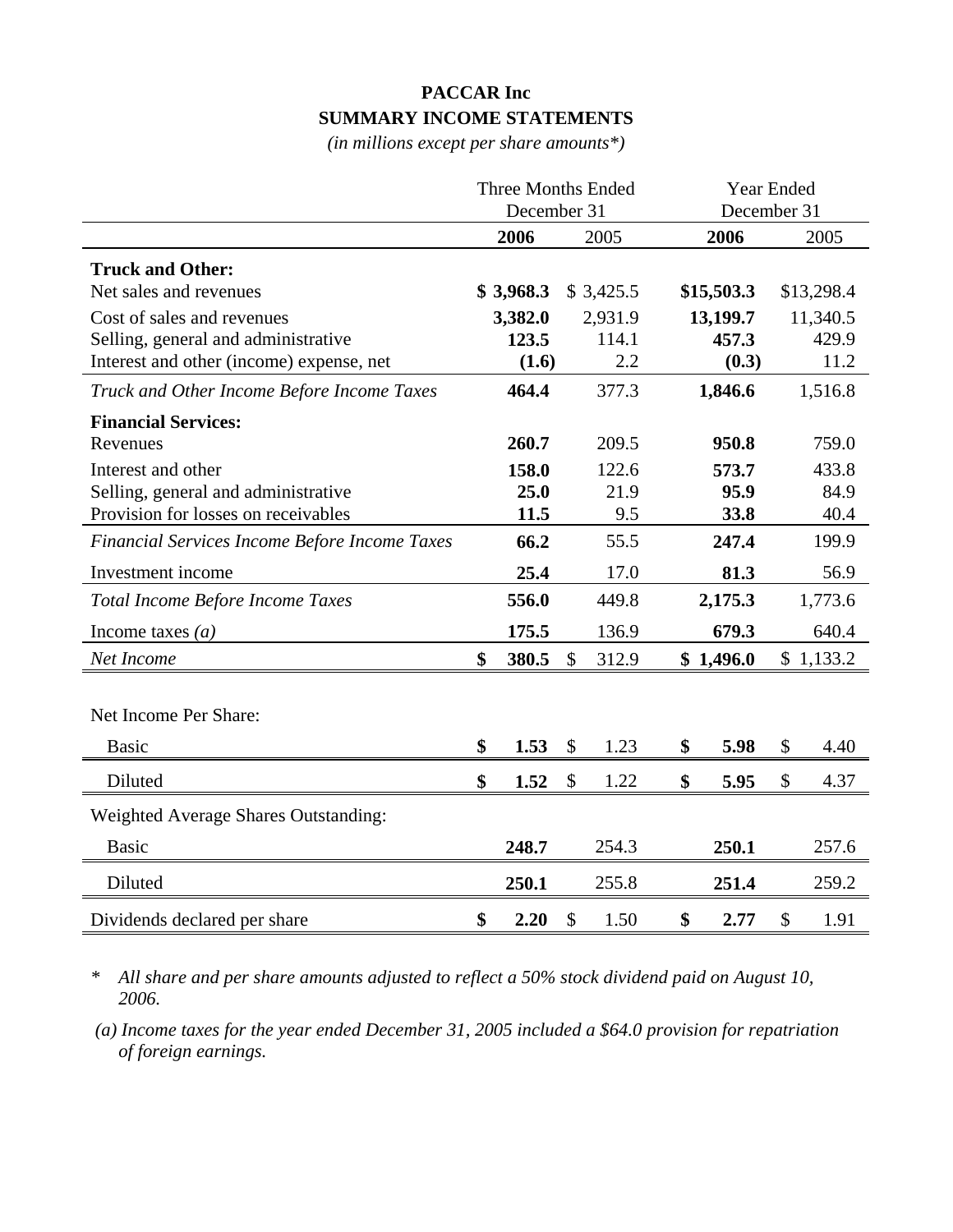## **PACCAR Inc CONDENSED BALANCE SHEETS**

*(in millions)*

|                                               | December 31 |            |  |
|-----------------------------------------------|-------------|------------|--|
|                                               | 2006        | 2005       |  |
| <b>ASSETS</b>                                 |             |            |  |
| <b>Truck and Other:</b>                       |             |            |  |
| Cash and marketable debt securities           | \$2,628.0   | \$2,215.8  |  |
| Trade and other receivables, net              | 665.0       | 582.2      |  |
| Inventories                                   | 693.7       | 495.5      |  |
| Property, plant and equipment, net            | 1,347.2     | 1,143.0    |  |
| Equipment on operating leases and other       | 962.3       | 923.0      |  |
| <b>Financial Services Assets</b>              | 9,811.2     | 8,355.9    |  |
|                                               | \$16,107.4  | \$13,715.4 |  |
| <b>LIABILITIES AND STOCKHOLDERS' EQUITY</b>   |             |            |  |
| <b>Truck and Other:</b>                       |             |            |  |
| Accounts payable, deferred revenues and other | \$3,101.7   | \$2,589.3  |  |
| Dividend payable                              | 497.0       | 338.7      |  |
| Long-term debt                                | 20.2        | 28.8       |  |
| <b>Financial Services Liabilities</b>         | 8,032.3     | 6,857.5    |  |
| <b>STOCKHOLDERS' EQUITY</b>                   | 4,456.2     | 3,901.1    |  |
|                                               | \$16,107.4  | \$13,715.4 |  |
| <b>Common Shares Outstanding</b>              | 248.5       | 253.3      |  |

## **GEOGRAPHIC REVENUE DATA**

|                      | December 31 | Three Months Ended | Year Ended<br>December 31 |            |  |
|----------------------|-------------|--------------------|---------------------------|------------|--|
|                      | 2006        | 2005               | 2006                      | 2005       |  |
| <b>United States</b> | \$2,125.3   | \$1,833.9          | \$8,496.5                 | \$7,161.8  |  |
| Europe               | 1,214.9     | 1,080.0            | 4,589.8                   | 4,096.2    |  |
| Other                | 888.8       | 721.1              | 3,367.8                   | 2,799.4    |  |
|                      | \$4,229.0   | \$3,635.0          | \$16,454.1                | \$14,057.4 |  |